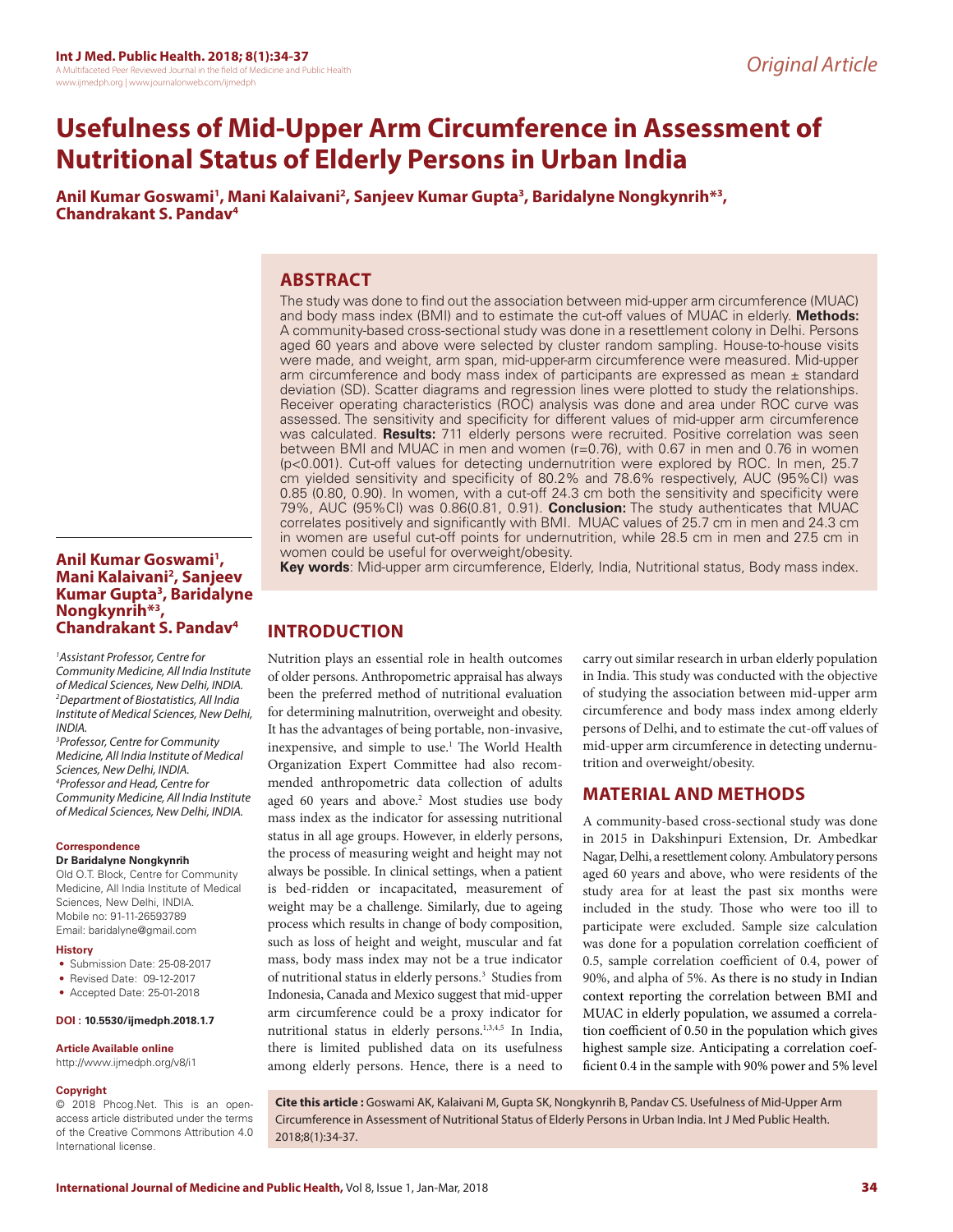of significance, the estimated sample size was 669 elderly persons. The formula used to estimate the sample size<sup>6</sup> is n=(z1-α/2+z1-β)2/(F(r1)-F(r0))2, where  $F(r1)=1/2*ln((1+r1)/1-r1)$  and  $F(r0)=1/2*ln((1+r0)/1-r1)$ r0)), z1- $α/2=1.96$  and z1- $β=1.28$ . Cluster random sampling was done where each block was one cluster. All elderly persons in the randomly selected three blocks were recruited to the study. House-to-house visits were made, and measurement of weight, arm span, mid-upper-arm circumference were done using standard procedures as per the World Health Organisation (1995) guidelines.<sup>2</sup> Body Mass Index (BMI) was derived from weight and arm span; BMI = weight (kg)/arm span (m<sup>2</sup>). In elderly persons, arm span is a better proxy measure for height, because as a result of increased spinal curvature and postural problems, accurate measurement of height is difficult. Studies have shown that arm span correlates highly with height, and can be used as its substitute in elderly persons.7,8,9,10,11,12 As per guidelines of the World Health Organization, under-nutrition was defined as a body mass index (BMI) of less than 18.5 kg/m<sup>2</sup>; overweight was defined as BMI 25.0-29.9 kg/m<sup>2</sup>, and obesity as BMI ≥30.0 kg/m<sup>2</sup>. Measurement of arm span was done using a flexible steel tape. Each measurement was taken twice, and the average was calculated. Arm span was taken with the participant standing against a wall, looking straight at eye level, with arms extended laterally at shoulder level. Then the steel tape was extended from the tip of the middle finger of one hand straight across the chest, to the tip of the middle finger of the other hand, and recorded to the nearest 0.1 cm. The weight was measured to the nearest 100 grams on a digital weighing scale (Dr. Morepen Home health, Model MS-8604) with participants wearing light clothing.

Mid-upper arm circumference measurement (MUAC) was taken at the mid-point of the upper arm, halfway between the tip of the acromion process and the tip of the olecranon process, and recorded to the nearest 0.1 cm. Two measurements each of mid-upper arm circumference of both right and left sides were taken with a measuring tape. Each measurement was taken twice, and the average was calculated.

Ethical clearance was obtained from the Ethics Committee of the All India Institute of Medical Sciences, New Delhi. Informed written consent was obtained from all participants. Any medical condition which needed management or referral was appropriately attended to.

**Statistical analysis:** Data was entered in MS Excel 2007, and analysis was carried out using Stata 11.0 (College Station, Texas, USA). Mid-upper arm circumference and body mass index of participants are expressed as mean ± standard deviation (SD). Scatter diagrams and regression lines were plotted to study the relationships. Receiver operating characteristics (ROC) analysis was done and area under ROC curve was assessed. The sensitivity and specificity for different values of mid-upper arm circumference was calculated. ROC curves were made to show the ability of mid-upper arm circumference in detecting undernutrition and overweight/ obesity.

### **RESULTS**

A total of 711 elderly persons were recruited to the study. There were 298 men (41%) and 413 (58%) women. Gender-wise distribution of Mid upperarm circumference and BMI across different age groups is shown in table 1. The mean weight was 57.7±12.3kgs, mean body mass index was 22.3±4.6 (kg/m<sup>2</sup>), and mean mid-upper-arm circumference was 26.9±3.5 cm.

Figure 1 shows the correlation between BMI ( $\text{kg/m}^2$ ) and mid-upper arm circumference (cm) in participants. There is a positive correlation between BMI and MUAC seen in both men and women.

### **Table 1: Gender-wise distribution of MUAC and BMI among study subjects across different age groups**

 $(n= 711)$ 

| Gender      | Age (years) | $\overline{ }$ | <b>MUAC</b> (cm) | $BMl$ (kg/m <sup>2</sup> ) |
|-------------|-------------|----------------|------------------|----------------------------|
|             | $60 - 64$   | 115            | $27.2 + 2.9$     | $22.8 + 4.2$               |
| Males       | $65 - 69$   | 85             | $26.9 + 3.1$     | $22.6 + 4.3$               |
| $(n = 298)$ | $70-74$     | 57             | $26.9 + 2.7$     | $22.0 + 3.6$               |
|             | >75         | 41             | $26.4 + 3.3$     | $22.0 + 3.8$               |
|             | $60 - 64$   | 218            | $27.6 + 3.8$     | $25.9 + 5.2$               |
| Females     | $65-69$     | 93             | $27.2 + 3.8$     | $25.2 + 5.3$               |
| $(n = 413)$ | $70 - 74$   | 56             | $26.0 + 3.2$     | $24.1 + 4.2$               |
|             | >75         | 46             | $24.8 + 3.3$     | $22.0 + 3.7$               |
| Total       |             | 711            | $26.9 + 3.8$     | $24.0 + 4.9$               |
|             |             |                |                  |                            |

#### **Table 2: Correlation between mid-upper arm circumference and body mass index**

| Age (years) | <b>Male</b>         | <b>Female</b>       | <b>Total</b>        |
|-------------|---------------------|---------------------|---------------------|
| $60 - 64$   | 0.68 (< 0.001)      | $0.73 \times 0.001$ | $0.70$ (< $0.001$ ) |
| $65-69$     | $0.77$ (< $0.001$ ) | $0.80$ (< $0.001$ ) | $0.77$ (< $0.001$ ) |
| $70 - 74$   | $0.38$ (< $0.001$ ) | $0.73$ (< $0.001$ ) | $0.52$ (< $0.001$ ) |
| >75         | $0.77$ (< $0.001$ ) | $0.68$ (< $0.001$ ) | $0.70$ (< $0.001$ ) |
| Overall     | 0.67 (< 0.001)      | $0.76$ (< $0.001$ ) | $0.71 (\le 0.001)$  |

Data is presented as correlation coefficient (p-value)



**Figure 1:** Correlation between BMI (kg/m2) and mid-upper arm circumference (cm) in men and women.

The correlations coefficients are reported Table 2. As is evident, there is a strong correlation between mid-upper arm circumference and body mass index in both genders, across all age-groups.

Since no cut-off values have been recommended for mid-upper arm circumference (MUAC) in elderly persons, cut-off values for detecting undernutrition were explored by Receiver Operating Characteristics (ROC) curve analysis. The sensitivity and specificity for different values of MUAC was calculated using body mass index  $<$  18.5 kg/m<sup>2</sup> as the gold standard for detecting undernutrition, and  $25 \text{ kg/m}^2$  for overweight/ obesity. The cut-off levels were chosen at the value where sensitivity and specificity were maximum and closest to each other. These are shown in Table 3.

Cut-off value of mid-upper arm circumference for undernutrition was examined. When the cut-off was 25.7 cm for in men, the sensitivity and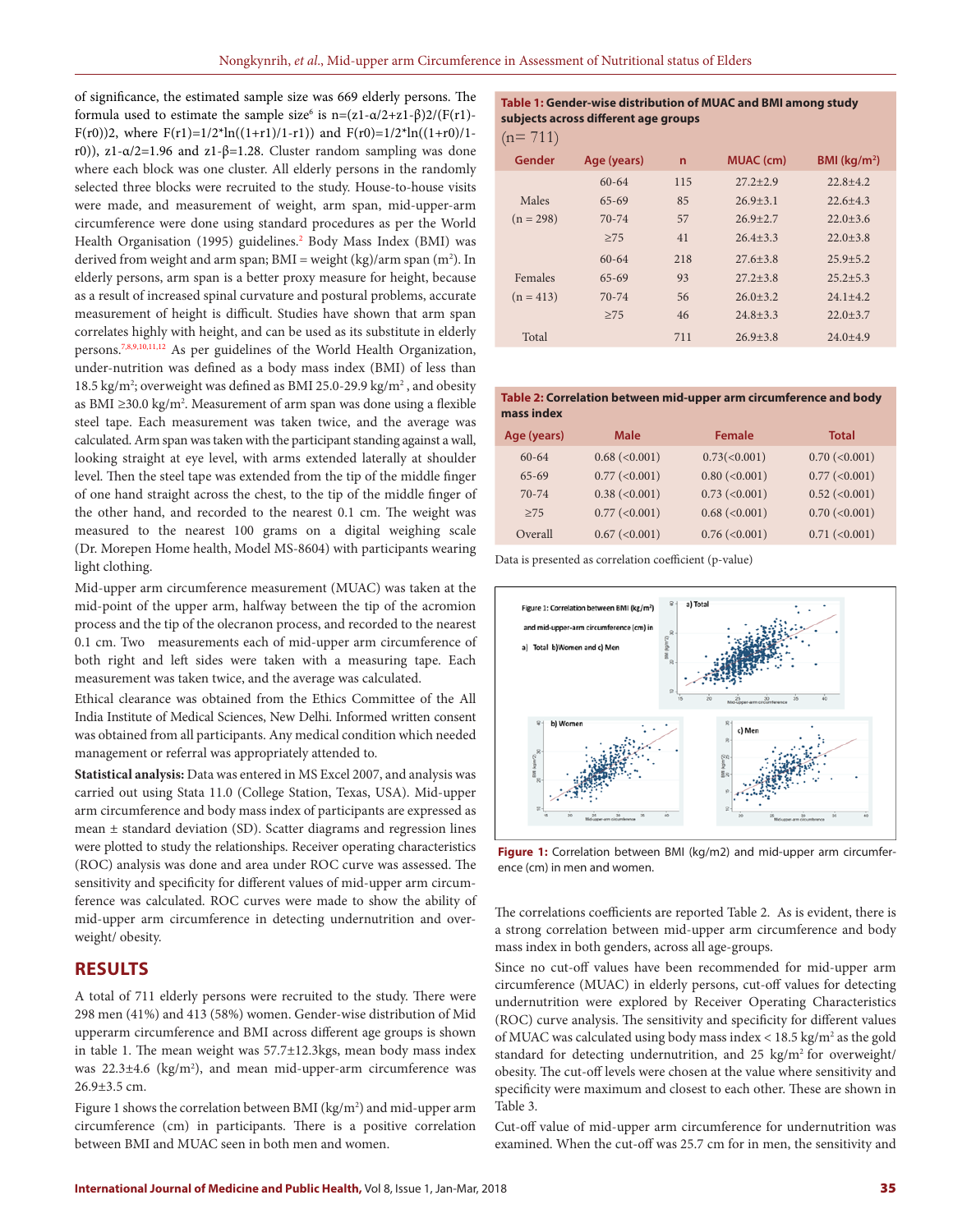| Table 3: Cut-off value for mid-upper arm circumference among elderly persons in detecting |
|-------------------------------------------------------------------------------------------|
| undernutrition and overweight and obese                                                   |

| Mid-upper-arm<br>circumference | <b>Cut-off value</b><br>(cm) | <b>Sensitivity</b><br>(9/6) | <b>Specificity</b><br>(%) | <b>Likelihood</b><br><b>Ratio</b> | Area under<br>curve (95% CI) |
|--------------------------------|------------------------------|-----------------------------|---------------------------|-----------------------------------|------------------------------|
| Undernourished                 |                              |                             |                           |                                   |                              |
| Men $(n=267)$                  | < 25.7                       | 80.2                        | 78.6                      | 3.9                               | 0.85(0.80, 0.90)             |
| Women $(n=259)$                | < 24.3                       | 79.0                        | 79.0                      | 3.8                               | 0.86(0.81, 0.91)             |
| Total $(n=526)^*$              | < 25.2                       | 75.7                        | 75.1                      | 3.1                               | 0.83(0.79, 0.87)             |
| Overweight & obese             |                              |                             |                           |                                   |                              |
| Men $(n=351)$                  | > 28.5                       | 69.2                        | 66.5                      | 2.1                               | 0.76(0.67, 0.84)             |
| Women $(n=212)$                | > 27.5                       | 77.4                        | 74.6                      | 3.1                               | 0.84(0.80, 0.88)             |
| Total $(n=563)$ <sup>**</sup>  | > 28.2                       | 73.5                        | 73.0                      | 2.7                               | 0.80(0.76, 0.83)             |

\* The 185 persons who were overweight\obese were excluded from this analysis;

\*\*The 148 persons who were undernourished were excluded from this analysis.





**Figure 2:** ROC curves showing the ability of mid-upper arm circumference in detecting undernutrition in men and women.

specificity was 80.2% and 78.6% respectively. In women, with a cut off value 24.3 cm both the sensitivity and specificity were 79%. Overall, for both men and women combined, a cut-off value of 25.2 cm yielded a sensitivity of 75.7% and specificity of 75.1%.

For estimating the higher end of the nutrition spectrum, we have combined overweight and obese persons for estimating the cut-off values. Using the cut-offs 28.2 cm for both men and women combined, the sensitivity and specificity were 73.5 % and 73.0 %, respectively. When analysis was done separately by gender, a cut-off value of 28.5 cm for men gave a sensitivity of 69.2% and specificity of 66.5%. Whereas for women, at 27.5 cm, the sensitivity and specificity were 77.4% and 74.6 %respectively.

ROC curves were made to show the ability of mid-upper arm circumference in detecting undernutrition and overweight/ obesity. The ROC curves for men and women separately are shown in Figure 2 and Figure 3 respectively. When the cut-off was 25.2 cm, the area under ROC curve (AUC) was 0.83 (95%CI 0.79, 0.87) for detecting undernutrition in both men and women. Whereas for overweight and obesity, with 28.2 cm cut-off, area under ROC curve was 0.80 (95% CI 0.76, 0.83).

# **DISCUSSION**

This was a community-based study among 711 elderly persons in urban Delhi. It was conducted with the objective of examining the relationship between body mass index and mid-upper arm circumference. The study also attempted to identify an appropriate cut-off for detecting undernutrition and overweight/obesity by using mid-upper arm circumference

**Figure 3:** ROC curves showing the ability of mid-upper arm circumference in detecting overweight and obesity in men and women.

in elderly persons in urban India. This study shows that there is a positive correlation between body mass index and mid-upper arm circumference in both men and women. Similar findings have been reported in other studies. A study from Spain reported secondary data analysis of anthropometric data of patients hospitalised over the period 2004–2013. The study reported that mid-upper arm circumference correlates suitably with body mass index, with the following equation (simple linear regression): BMI=  $-0.042+0.873$  x MUAC (cm) ( $R^2 = 0.609$ ), with a Pearson r value of 0.78 ( $p < 0.001$ ).<sup>13</sup> Another study in Vietnam reported a positive correlation between mid-arm circumference and body mass index.14 Similar findings were seen in a multicentre cross-sectional study at nine hospitals in Indonesia.<sup>15</sup> A study among elderly population from Thailand from four rural communities among 2324 subjects aged 60 years old and over, reported that the mid-arm circumference had the strongest relationship with body mass index ( $r = 0.76-0.87$ , P<0.001).<sup>16</sup> Similar findings were reported among Portuguese elderly persons living in Brazil.<sup>17</sup> However, few studies from India could be found which reported the relation between mid-upper arm circumference and body mass index among elderly persons. A study from rural Haryana showed strong positive correlations of body mass index with mid-upper arm circumference, triceps skinfold thickness and calf circumference, with the strongest correlation between body mass index and mid-upper arm circumference (r=0.88).4 A study among Mumbai slum population in elderly showed similar results.<sup>18</sup>

This study also tried to establish a reasonable cut-off point for mid-upper arm circumference for undernutrition, equivalent to body mass index ≤